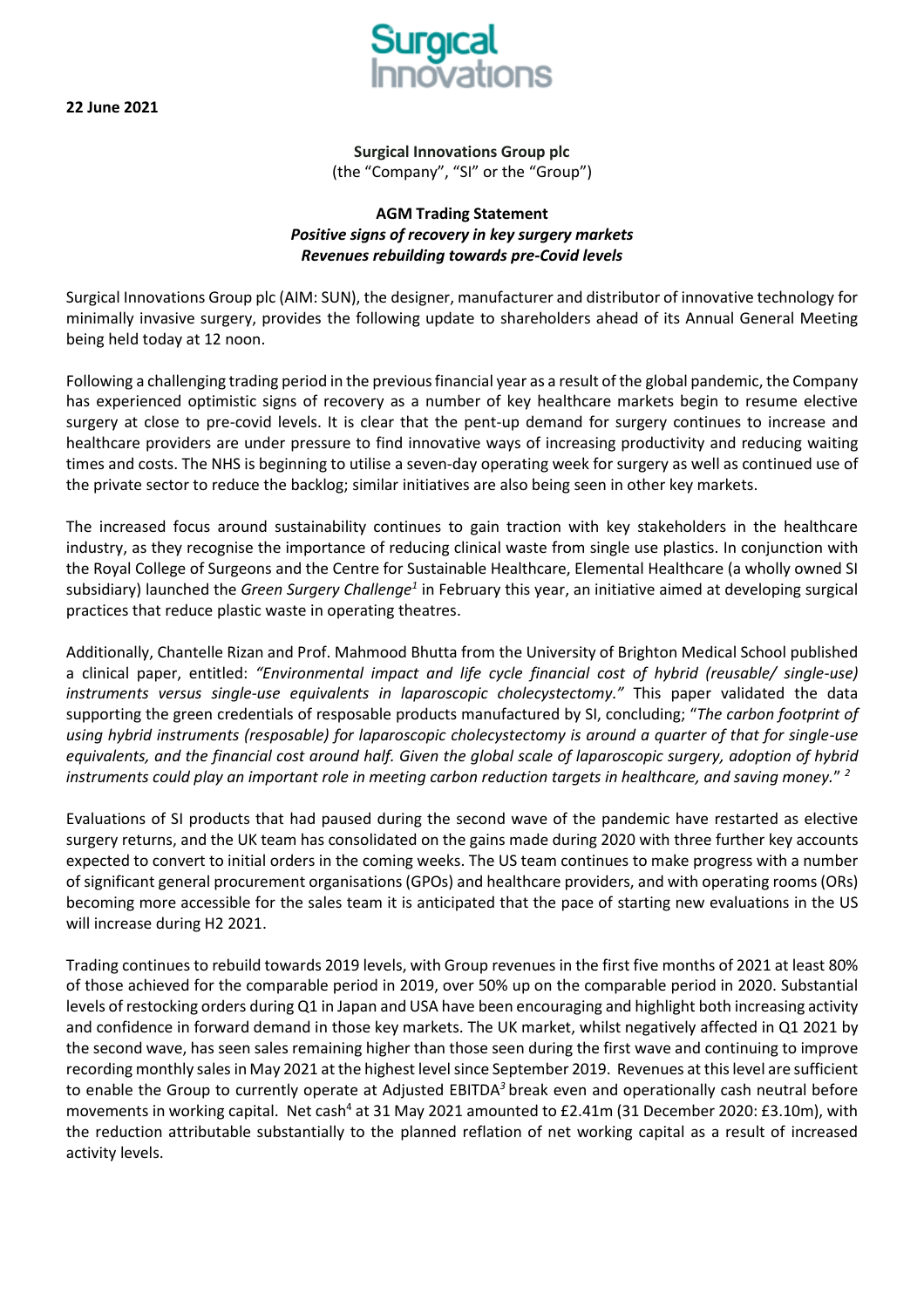A continued focus on operational and QA/RA activities have allowed the Company to align capabilities with the needs of a strong growth business. The senior management team has been further strengthened by the appointment of Damien Donnelly as Sales and Marketing Director (a non-board role), to focus on new products that will enhance sales in key markets.

The Board considers that prospects for the Group are very positive in the mid to long term, although it remains necessarily cautious on short- term forecasting as uncertainties remain over the possible effects of further waves of Covid-19 across multiple geographies. The global vaccination programmes have broken the link between infection and hospitalisation, boosting confidence that the resumption in elective surgery will continue to increase, as healthcare providers seek to slow and then reverse the current growth in waiting lists. Given its innovative and differentiated product portfolio, the Group is well placed to benefit from the significant demand for surgery.

#### Notes

- 1 <https://surgicalmic.nihr.ac.uk/get-involved-2/green-surgery-challenge/>
- 2 [medrxiv.org/content/10.1101/2021.03.10.21253268v1.full.pdf](file:///C:/Users/Rachel.newton/AppData/Local/Microsoft/Windows/INetCache/Content.Outlook/S63XSTVA/medrxiv.org/content/10.1101/2021.03.10.21253268v1.full.pdf)<br>3 Adjusted Farnings Before Interest Taxation Depreciation and
- Adjusted Earnings Before Interest, Taxation, Depreciation and Amortisation. Adjustments relate to the exclusion of nonrecurring costs (if any) and share based payment charges
- 4 Net cash comprises aggregate cash balances less bank indebtedness, and excludes leasing liabilities under FRS16

#### **For further information please contact:**

| <b>Surgical Innovations Group plc</b>                                         | www sigroupplc com |
|-------------------------------------------------------------------------------|--------------------|
| David Marsh, CEO                                                              | Tel: 0113 230 7597 |
| Charmaine Day, Co Sec & GFC                                                   |                    |
| N+1 Singer (Nominated Adviser & Broker)                                       | Tel: 020 7496 3000 |
| Aubrey Powell / Rachel Hayes/ Igra Amin                                       |                    |
| Attallangely <b>DD</b> (Elisabetel <b>DD, O</b> Jossephen <b>D</b> eletterial |                    |

**Walbrook PR (Financial PR & Investor Relations)** Tel: 020 7933 8780 or si@walbrookpr.com Paul McManus / Alice Woodings Mob: 07980 541 893 / 07407 804 654

### **About Surgical Innovations Group plc**

The Group specialises in the design, manufacture, sale and distribution of innovative, high quality medical products, primarily for use in minimally invasive surgery. Our product and business development is guided and supported by a key group of nationally and internationally renowned surgeons across the spectrum of minimally invasive surgical activity.

We design and manufacture and source our branded port access systems, surgical instruments and retraction devices which are sold directly in the UK home market through our subsidiary, Elemental Healthcare, and exported widely through a global network of trusted distribution partners. Many of our products in this field are based on a "resposable" concept, in which the products are part re-usable, part disposable, offering a high quality and environmentally responsible solution at a cost that is competitive against fully disposable alternatives.

Elemental also has exclusive UK distribution for a select group of specialist products employed in laparoscopy, bariatric and metabolic surgery, hernia repair and breast reconstruction.

In addition, we design and develop medical devices for carefully selected OEM partners and have also collaborated with a major UK industrial partner to provide precision engineering solutions to complex problems outside the medical arena.

We aim for our brands to be recognised and respected by healthcare professionals in all major geographical markets in which we operate and provide by development, partnership or acquisition a broad portfolio of cost effective, procedure specific surgical instruments and implantable devices that offer reliable solutions to genuine clinical needs in the operating theatre environment.